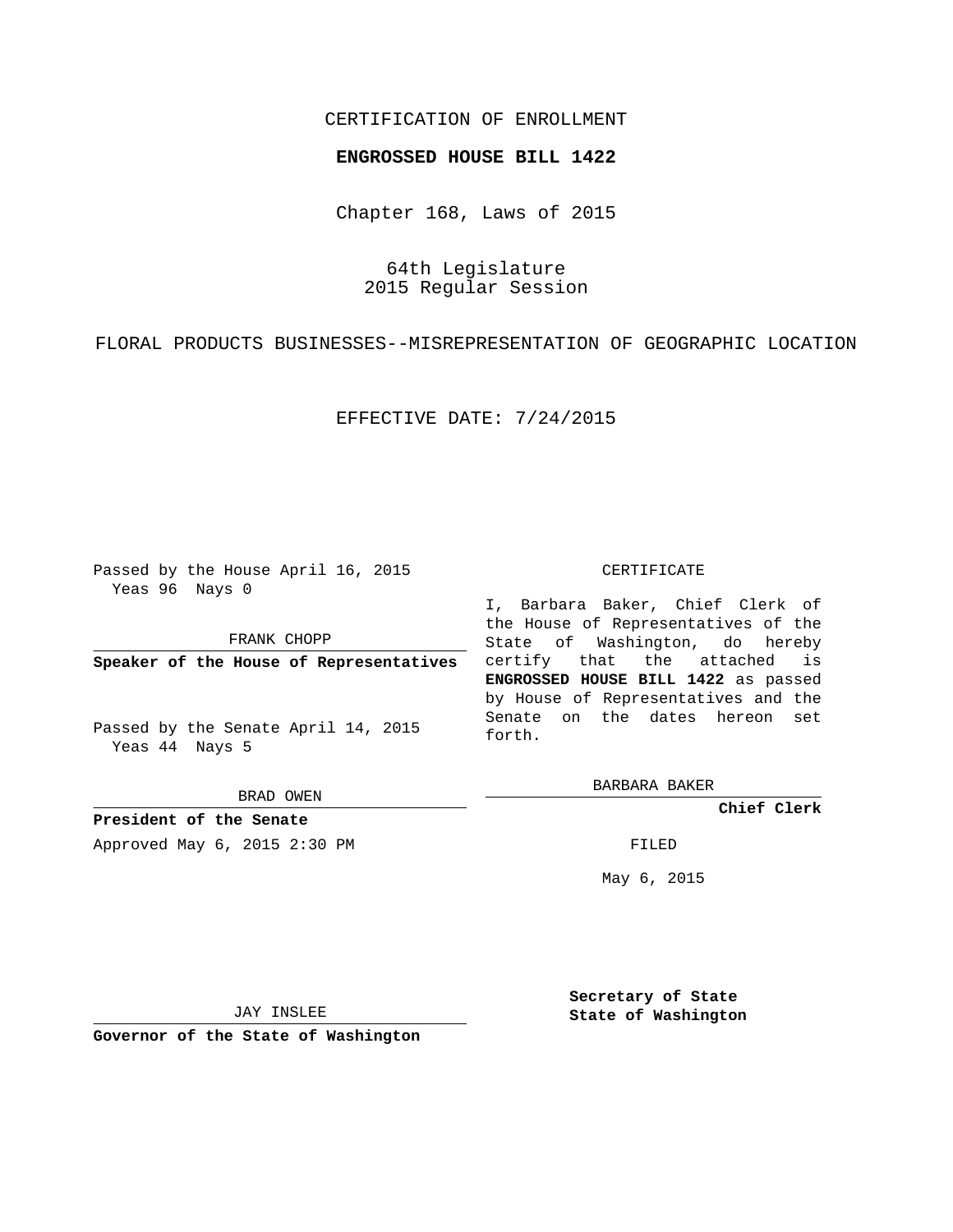## **ENGROSSED HOUSE BILL 1422**

AS AMENDED BY THE SENATE

Passed Legislature - 2015 Regular Session

# **State of Washington 64th Legislature 2015 Regular Session**

**By** Representatives Scott, Griffey, and Condotta

Read first time 01/20/15. Referred to Committee on Business & Financial Services.

1 AN ACT Relating to misrepresentation of the geographic location 2 of floral product businesses; amending RCW 19.160.010 and 19.160.030; 3 and prescribing penalties.

4 BE IT ENACTED BY THE LEGISLATURE OF THE STATE OF WASHINGTON:

5 **Sec. 1.** RCW 19.160.010 and 1999 c 156 s 1 are each amended to read as follows:6

7 The definitions in this section apply throughout this chapter 8 unless the context clearly requires otherwise.

 (1) "Local telephone directory" means a publication listing telephone numbers for various businesses in a certain geographic area and distributed free of charge to some or all telephone subscribers 12 in that area.

13 (2) "Local telephone number" means a ((<del>telephone number that can</del> 14 be dialed without incurring long distance charges from telephones located within the area covered by the local telephone directory in which the number is listed. The term does not include long distance numbers, toll-free numbers, or 900 exchange numbers listed in a local 18 telephone directory)) specific telephone number, area code and prefix, assigned for the purpose of completing local calls between a calling party or station and any other party or station within a designated exchange or all of its designated local calling areas. The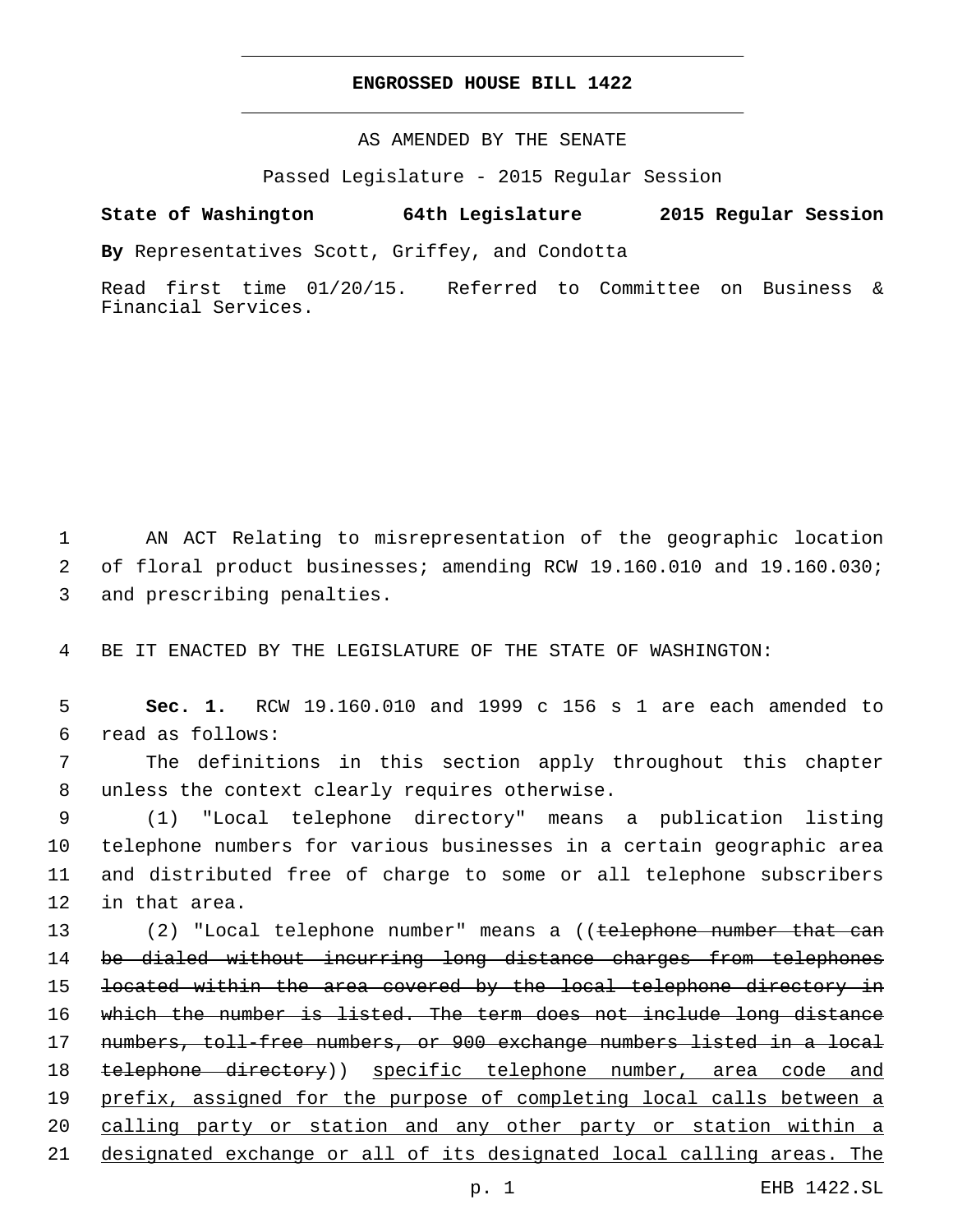| 1  | term "local telephone number" does not include long distance          |
|----|-----------------------------------------------------------------------|
| 2  | telephone numbers or any toll-free telephone numbers listed in a      |
| 3  | local telephone directory.                                            |
| 4  | (3) "Person" means an individual, partnership, limited liability      |
| 5  | partnership, corporation, or limited liability corporation.           |
|    |                                                                       |
| 6  | RCW 19.160.030 and 1999 c 156 s 2 are each amended to<br>Sec. 2.      |
| 7  | read as follows:                                                      |
| 8  | ((No person engaged in the selling, delivery, or solicitation of      |
| 9  | cut flowers, flower arrangements, or floral products may misrepresent |
| 10 | his, her, or its geographic location by:                              |
| 11 | (1) Listing a local telephone number in a local telephone             |
| 12 | directory if:                                                         |
| 13 | (a) Calls to the telephone number are routinely forwarded or          |
| 14 | otherwise transferred to a business location that is outside the      |
| 15 | ealling area covered by the local telephone directory; and            |
| 16 | (b) The listing fails to conspicuously disclose the locality and      |
| 17 | state in which the business is located; or                            |
| 18 | $(2)$ Listing a business name in a local telephone directory if:      |
| 19 | $(a)$ The name misrepresents the business's geographic location;      |
| 20 | and                                                                   |
| 21 | (b) The listing fails to disclose the locality and state in which     |
| 22 | the business is located.)) (1) For purposes of this section, "floral  |
| 23 | or ornamental products or services" means floral arrangements, cut    |
| 24 | flowers, floral bouquets, potted plants, balloons, floral designs,    |
| 25 | and related products and services.                                    |
| 26 | (2) It is a violation for a provider or vendor of floral or           |
| 27 | ornamental products or services to misrepresent the geographic        |
| 28 | location of its business by doing either of the following:            |
| 29 | (a) Listing a local telephone number in any advertisement or          |
| 30 | listing, unless the advertisement or listing identifies the true      |
| 31 | physical address, including the city, of the provider's or vendor's   |
| 32 | business; or                                                          |
| 33 | (b) Listing a fictitious business name or an assumed business         |
| 34 | name in any advertisement or listing if both of the following         |
| 35 | criteria are met:                                                     |
| 36 | (i) The name of the business misrepresents the provider's or          |
| 37 | vendor's geographic location; and                                     |